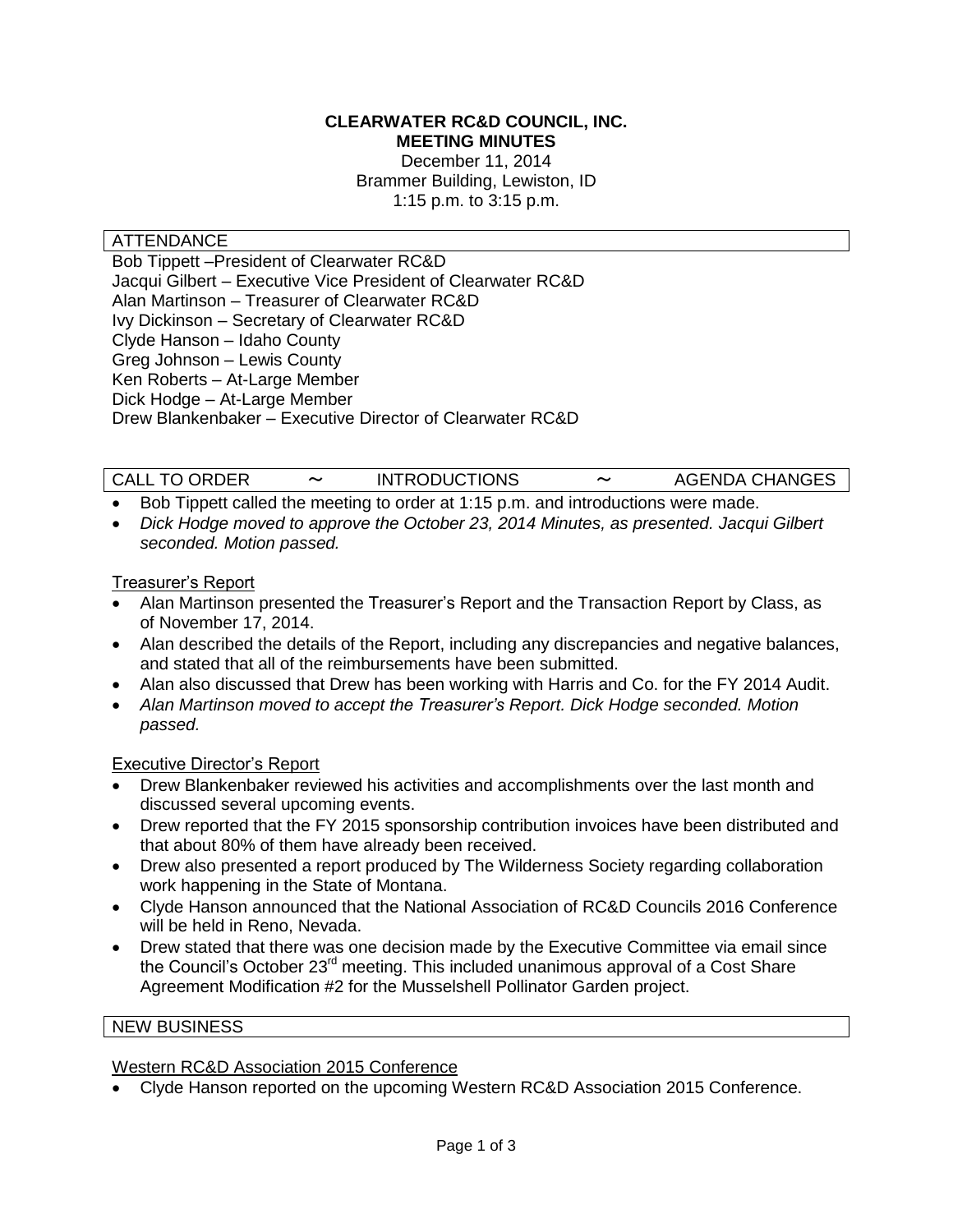- Clyde reviewed the travel options for those interested in attending and presented the draft agenda for the conference.
- The Council determined that the Council's budget would allow for two attendees. Clyde expressed interest in attending and Malcolm has previously expressed interest.
- Drew suggested that the Council present the video of the Clearwater Basin Youth Conservation Corps as a Success Story.
- *Alan Martinson moved to approve the attendance of Clyde Hanson and Malcolm Dell, and provide approval to draft the letter to the Western Assoc. Secretary authorizing our attendees as voting delegates; Clyde as the primary, and Malcolm as alternate. Jacqui Gilbert seconded. Motion passed.*

# Clearwater Basin Youth Conservation Corps 2015 Program

- Drew presented a proposal by the Clearwater Basin Youth Conservation Corps for a revision to the roles and responsibilities and program structure for 2015.
- The Council reviewed the various entities and partners involved in the effort and what additional roles and responsibilities are being requested of the Council.
- Council members inquired about the additional time and effort required of the Executive Director, as well as the additional liability insurance that would need to be obtained.
- Drew reported that all of the costs associated with taking on additional roles and responsibilities for the program would be borne by the CBYCC program and its funding sources, primarily a Participating Agreement with the USFS.
- No action was taken on this item, and the Council agreed to revisit this proposal at its January 22, 2015 regular meeting.

# Idaho Community Foundation Regional Competitive Grant Cycle

- Drew presented a grant opportunity from the Idaho Community Foundation.
- The application deadline for the northern region and this particular grant cycle is January 15, 2015.
- Two opportunities exist for this grant, the Clearwater Basin Youth Conservation Corps and/or a general application made by the Council for some undetermined organizational development purpose.
- Drew reported that the application process is relatively simple and would be a great opportunity for the Council to expand its funding base.
- The Council agreed that no consensus has been reached as to which should be pursued at this time, but the opportunity is recurring and should receive future consideration.
- No action was taken on this item, but the Council agreed to revisit this item, if necessary, prior to the January 15, 2015 application deadline.

# Clearwater Basin Collaborative – Biologist Professional Services Contract

- Drew presented the final draft of the Wildlife Habitat Restoration Initiative (WHRI) Ungulate Research Biologists Professional Services Contract.
- Drew reminded the Council that the RFP provided for 4 independent work items that contractors could bid on individually or as a combined proposal.
- Drew reported that the WHRI Executive Committee had decided to proceed with work items 1 & 2 only and that a decision about the two remaining work items would be made at a future date and as funding permitted.
- Drew reported that the contractor selected by the WHRI Executive Committee to perform the work was National Council for Air and Stream Improvement, and that the WHRI Executive Committee was recommending approval of the Professional Services Contract, as drafted.